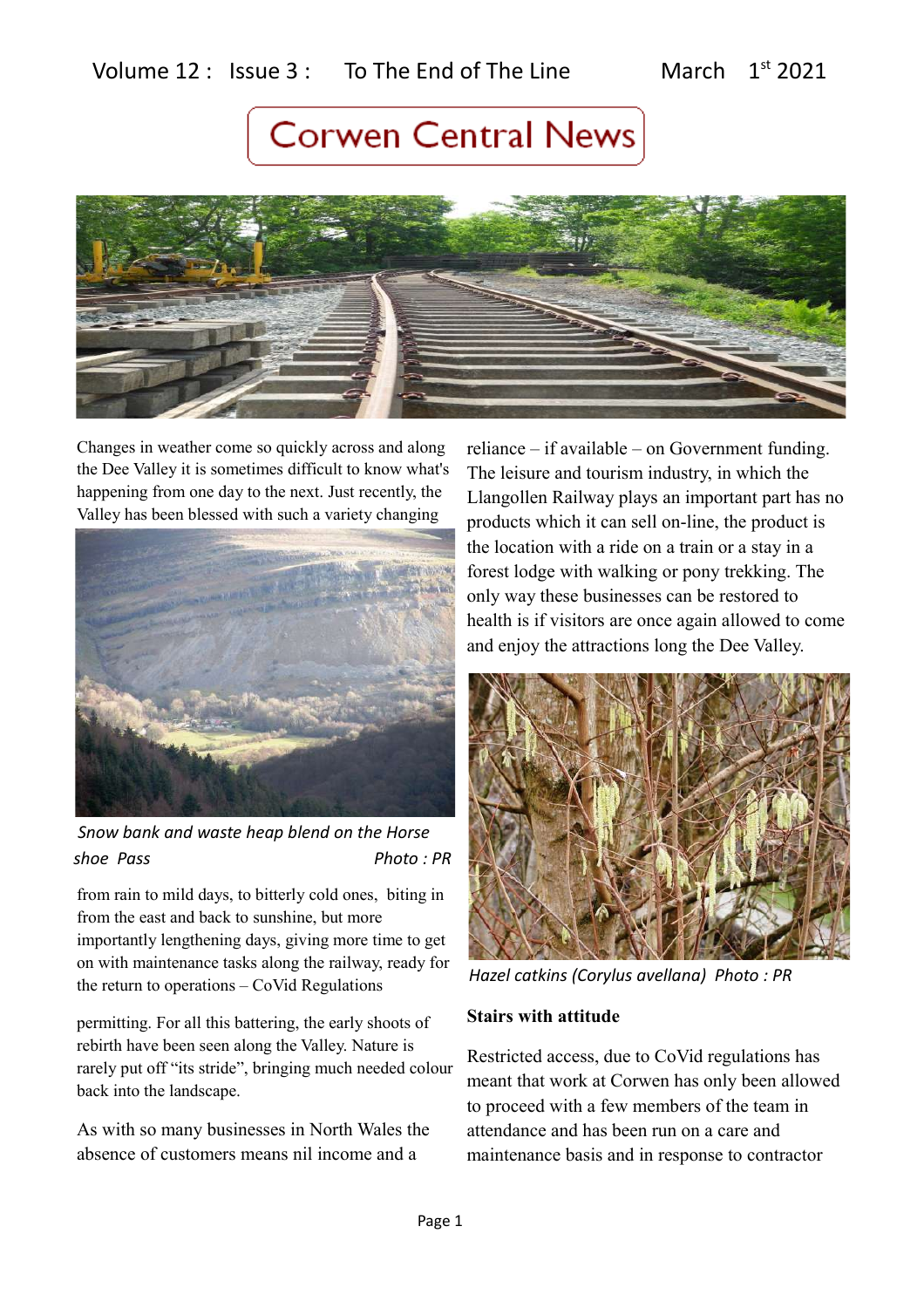requirements such as the delivery and installation of the signal box steps. (see *CCNL February 2021*).



*Ex Weston Rhyn Signal Box in Carrog Yard 2018 Photo : PR*

It's just over 2 years since the ex Weston Rhyn signal box operating floor (signal box top) was recovered from Carrog Station Yard where it had been in storage for the last 20 years, and placed on its new concrete base. Since this time it has stood watch over the progress of the track and station



platform until recently when the addition of the *SB Stairs with hand rail and porch door open Photo: PM*

newly refurbished windows brought the box back to life



*Poor condition of external corner post compare new wood at top of stairs Photo : PM*

During the installing of the new external stairs to the signal box an opportunity was taken, out of necessity to examine the state of the porch and its floor as all elements contribute to the strength and safety of the building.

The corner post of the cabin was found to be rotten and bowed outward by about 12mm with about 35% of the wood rotten . Work involved the cutting away of the rotten wood, making an insert with a 4mm steel plate glued and screwed on one side and then fitted and secured into the opening made by cutting the rotten wood away.

This will permit the fitting of a tie bar through the whole post . The next task will be the making of a steel housing for the other end of the tie bar which will be located between the outer and inner cladding and secured by hold down bolts through the wood base beams and into the concrete block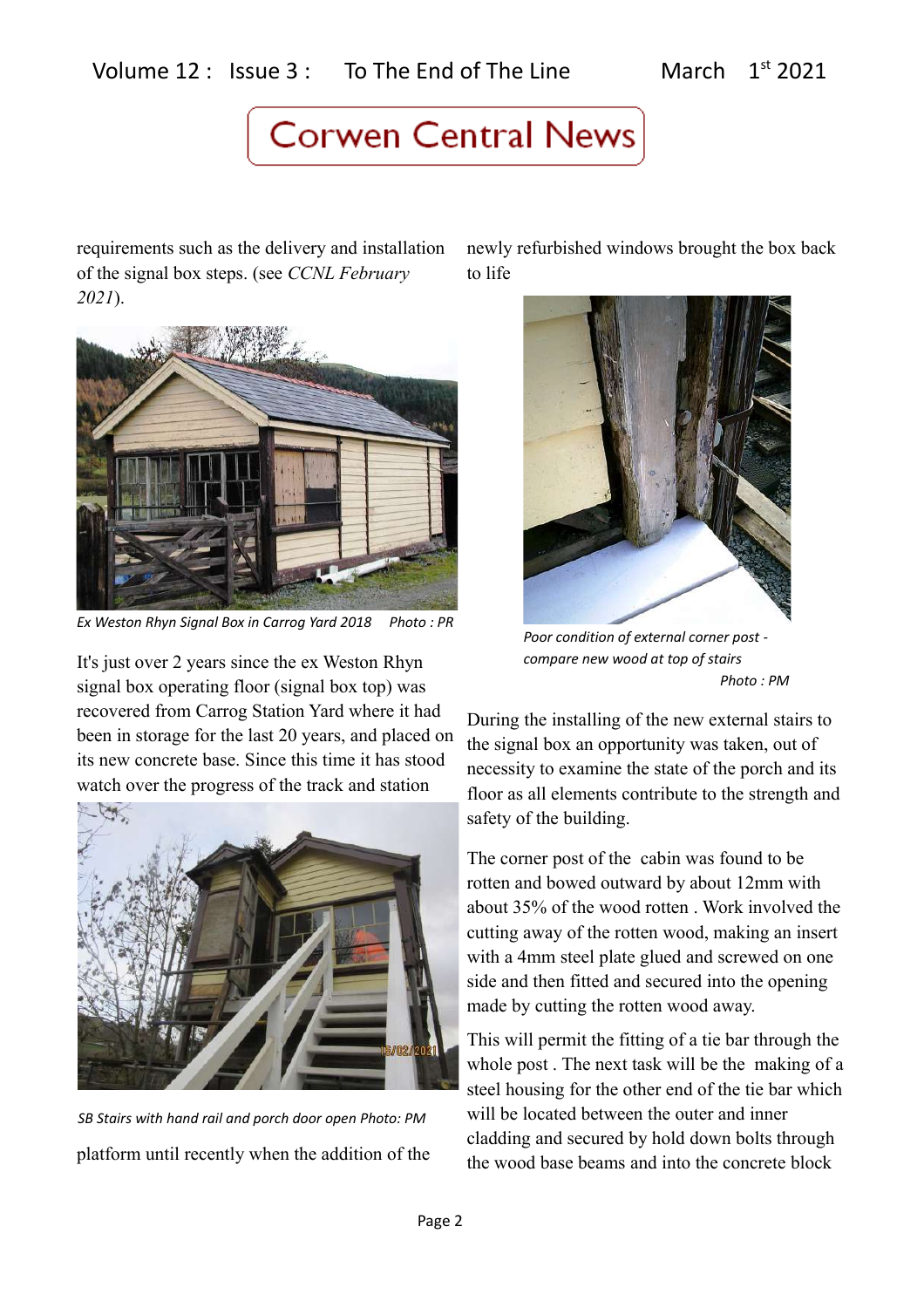wall. It is debatable whether or not the "bow" can be taken out but it should stop any further movement after the tie bar is tightened



 *Peter Robson measures up for door clearance - standing on the scaffold blow the porch! Photo: PM*

Repairs were made to the signalbox porch where the same problem with the door post as with the corner post was identified but proved a lot easier to cure. The roof was finished earlier in the month and made weather tight with gutters all the way round.



*Porch floor boards complete offering a safe entrance to and from the stairs vv Photo: PM*

Other pieces of rotten wood were replaced along with external cladding. Finally a new floor was fitted. This has left the signal box dry, safe and secure, permitting ready access for any further additional fixtures and trimmings.



*Pete Robson and John Mason (R) at the end of a productive day Photo : PM*

### **Signalling the future**

A number of readers have asked if there are any other photos showing the proposed signal layout for Corwen Station. Below are a couple more, once again illustrating the use of modern technology to help visualise the future. The



 *CN11 Shunt signal - UP siding to Platform 2 Source : HJP*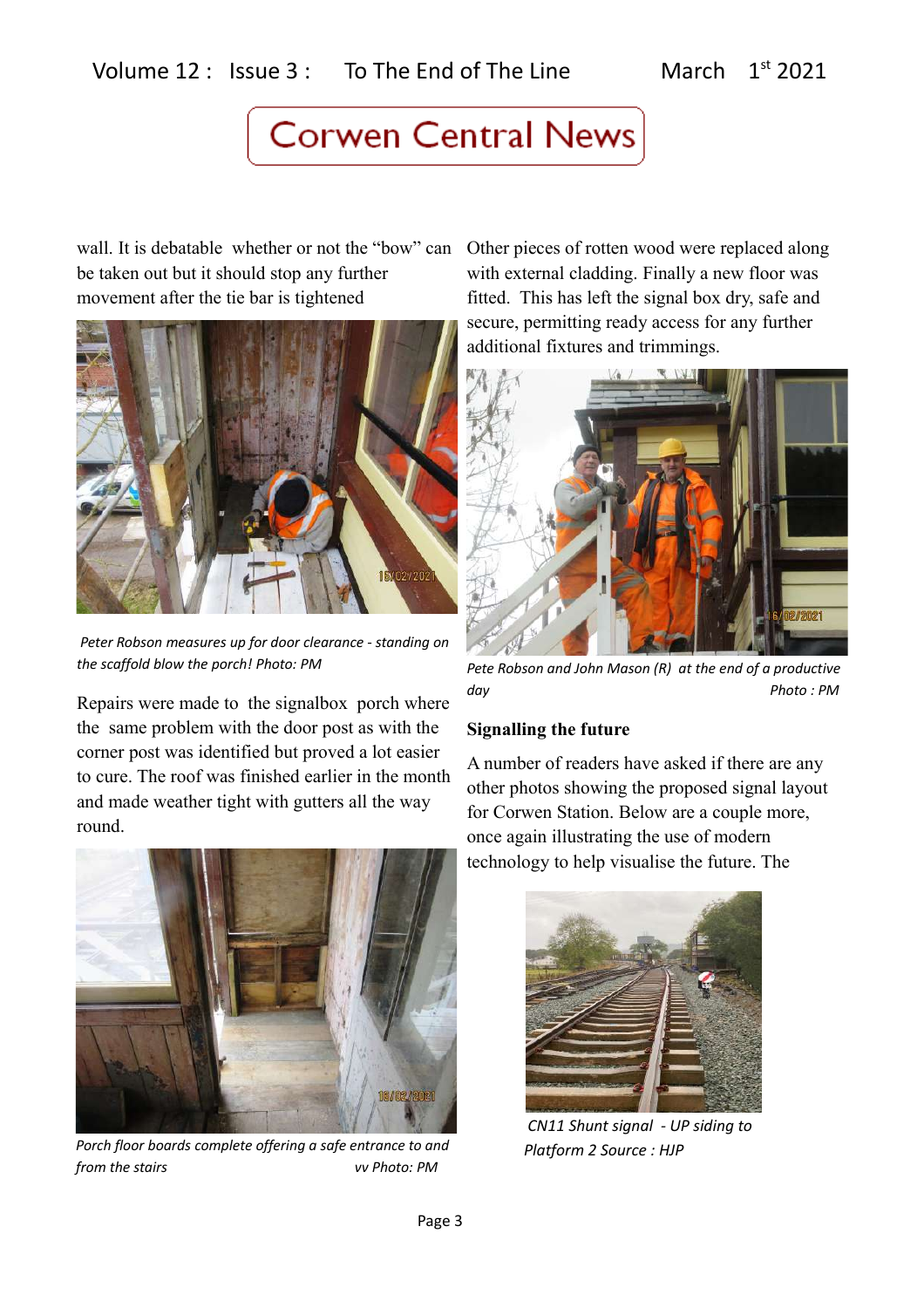photographs come from the file prepared by Huw Parker..



*CN 24 & 11 UP starter Platform 2 and Shunt signal to Up siding Source : HJP*

## **Moving East**

With the need to put the new timbers on the Dee Bridge and to join the railway back together again, before operations can re-start, the Superailer RRV is being called up from Corwen to provide lifting capacity on the west end of the current void. No other motive power will be available until the join has been made. The RRV will be handling sleepers and helping with the positioning of the 1.5 tonne timbers.

The reuniting of "east" and "west" will allow a locomotive to travel to the far end of the railway to help with the ballasting of Corwen, supplies for which will be taken from Carrog Yard and Bonwm Farm.



 *RexQuote Superailer at work at the West End points Photo : PR*

### **Funding and Lucky Numbers**

|                      | $2^{\circ}$                       | -3    | 4    | 5              |          | 6 7 | 8    | 9    | 10 |
|----------------------|-----------------------------------|-------|------|----------------|----------|-----|------|------|----|
| 11                   | 12                                | 13 14 |      | 15 16 17 18    |          |     |      | - 19 | 20 |
| 21                   |                                   | 22 23 | - 24 | 25 26 27 28    |          |     |      | 29   | 30 |
| 31                   | 32                                | - 33  | 34   |                | 35 36 37 |     | - 38 | 39   | 40 |
| 41                   | 42                                | 43    |      | 44 45 46 47 48 |          |     |      | 49   | 50 |
| 51                   | 52                                | 53    | - 54 |                | 55 56 57 |     | -58  | 59   | 60 |
| 61                   | 62                                | 63    | 64   |                | 65 66    | 67  | 68   | 69   | 70 |
| 71                   | 72                                | - 73  | - 74 | 75 76 77       |          |     | - 78 | 79   | 80 |
| <b>Lucky Numbers</b> |                                   |       |      |                |          |     |      |      |    |
|                      | This month's winning number is 50 |       |      |                |          |     |      |      |    |

February's Corwen Project raffle winner is no. **50 Neil Evans,** former PLC chairman and artist. A cheque for £50 will be going to Neil with thanks and congratulations on his win

Last month's winner **Derek Foster** kindly donated his winnings to the Llangollen Railway Suburban Group, so many thanks go to Derek for his continued support for this group's activity.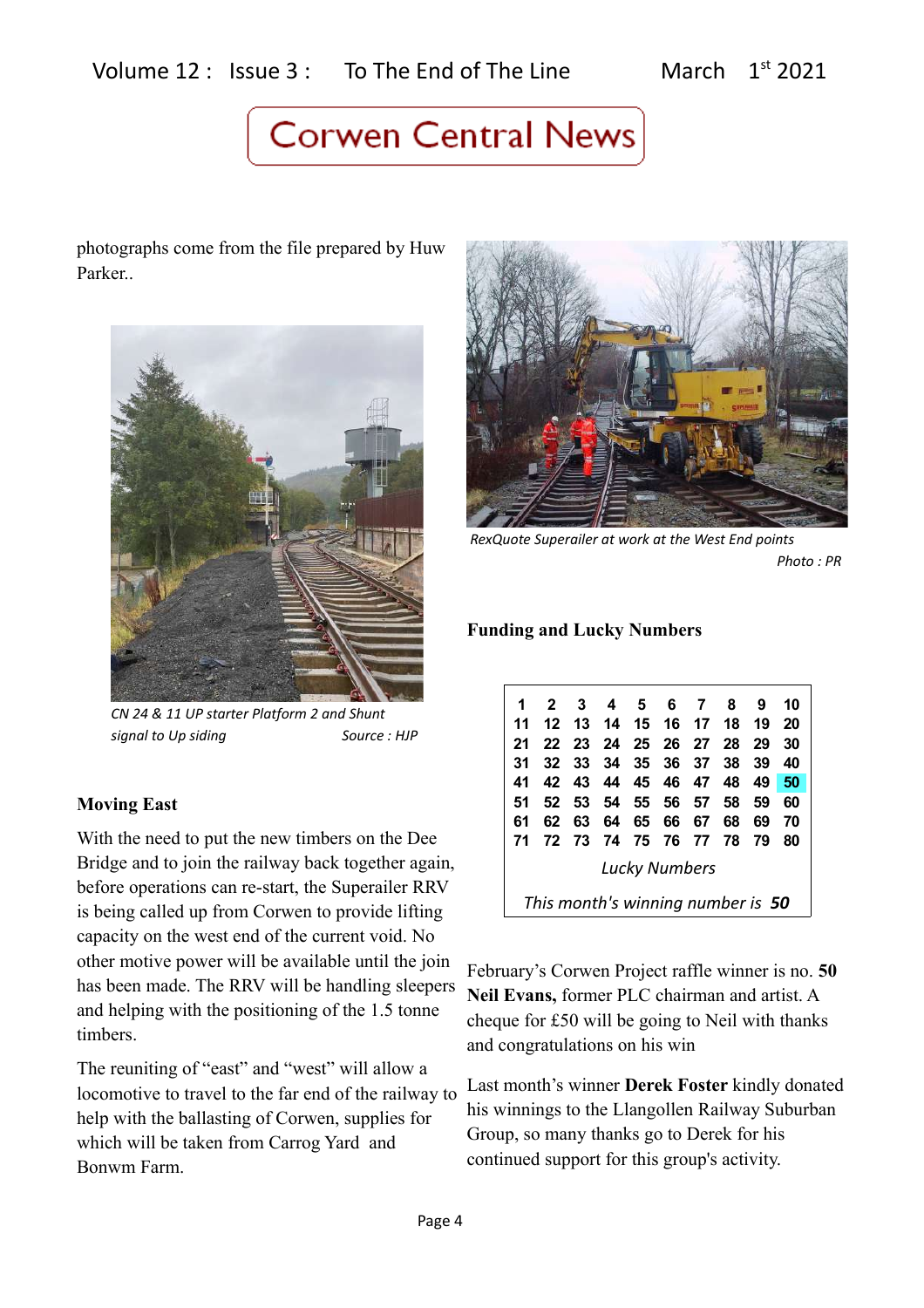This month Project Treasurer Paul Bailey writes " Once again Project Funds are in a steady state with our main concern being the financing of the **Corwen Station Canopy**, donations to which are very welcome. With the opening of the Railway and in particular Corwen Station still some time away it's worth giving another "*shout out*" for the the **Llangollen Railway Great Western Locomotive Group's Small Prairie 5532**.



*Small Prairie 5532 in the Llangollen Loco Shed Photo : LRGWLG*

With reduced motive power on the railway for the foreseeable future this small prairie, along with the LRT's Class 57XX pannier tank, 7754 is destined to play an important part in transporting and entertaining our visitors. If enough funding can be found to complete the boiler work then there is a chance the locomotive can steam in 2022, the  $60<sup>th</sup>$ anniversary of withdrawal from BR service (1962).

25 of the 195 small boiler tubes are still looking for a sponsor at £50 each for the Llangollen Railway Great Western Locomotive Group's Small Prairie 5532 Boiler. Also on the sponsorship list are the following items

8 Crown Stays @ £125 each

35 Steel Stays @ £35 each

240 Copper Stays @ £70 each

Alternatively if you could afford £10 per month then the "5532 Club" is available for you to join which would help speed up the Boiler works. We have 27 that have joined so far but if we could double this membership then that would bring in over £500 per month for our Boiler.

*For donations to* **the Corwen Project especially the Canopy Appeal -** *Please make cheques payable to CCRD (Corwen Central Railway Development )* 

*For donations to LRGWLG Tube Appeal - Please make cheques payable to LRGWLG* 

*For details and payment method for the "5532 Club" please contact Paul below*

**All cheques and enquiries to Paul Bailey at the following address**

*Mr Paul Bailey, Dolwen, Bryneglwys, Corwen, Denbighshire LL21 9LY* 

*You can Telephone Paul on 01490 450271 if you wish to pay other than by Cheque.*

## **End Piece**

In the last edition of *CCNL* mention was made of the Iron Age Hill forts of Moel Arthur, Moel y Gaer and Foel Fenlli all part of Clwydian Range, forming the northern escarpment of the Dee Valley. It should come as no surprise that *Moel Arthur,* along with many places in the west of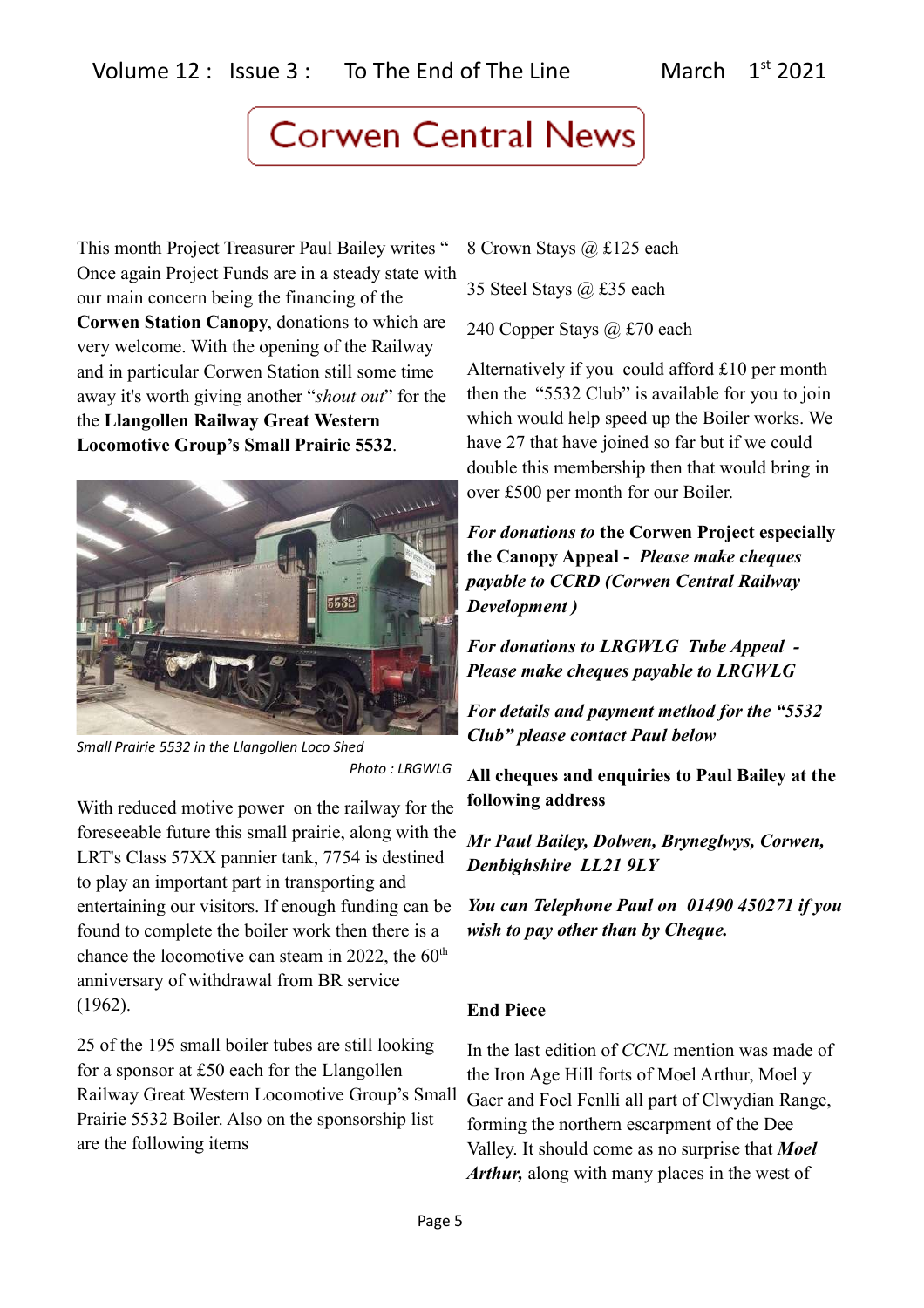Britain, has become associated with the legends of King Arthur (*Brenin Arthur).*



*Tapestry showing Arthur as one of the Nine Worthies, wearing a coat of arms often attributed to him (c. 1385) Cited : Geoffrey Ashe, The Quest for Arthur's Britain [Praeger, 1969].* 

King Arthur (Welsh: Brenin Arthur, Cornish: Arthur Gernow, Breton: Roue Arzhur) was a legendary British leader who, according to medieval histories and romances, led the defence of Britain against Saxon invaders in the late 5th and early 6th centuries. The details of Arthur's story are mainly composed of folklore and literary invention, and modern historians generally agree that he is unhistorical. The sparse historical background of Arthur is gleaned from various sources, including *the Annales Cambriae, the Historia Brittonum,* and the writings of *Gildas*. Arthur's name also occurs in early poetic sources such as *Y Gododdin.* a medieval Welsh poem consisting of a series of elegies to the men of the Brittonic kingdom of Gododdin and its allies who,



*Arthur defeats the Saxons - 19th Century picture by John Cassell (23 January 1817 – 2 April 1865)*

according to the conventional interpretation, died fighting the Angles of Deira and Bernicia at a place named *Catraeth* (possibly Catterick) in about AD 600. It is traditionally ascribed to the bard *Aneirin* and survives only in one manuscript, *the Book of Aneirin.* 



*Culhwch entering Arthur's court in the Welsh tale Culhwch and Olwen. An illustration by Alfred Fredericks for a 1881 edition of the Mabinogion*

Arthur is a central figure in the legends making up *the Matter of Britain*. The legendary Arthur developed as a figure of international interest largely through the popularity of *Geoffrey of*